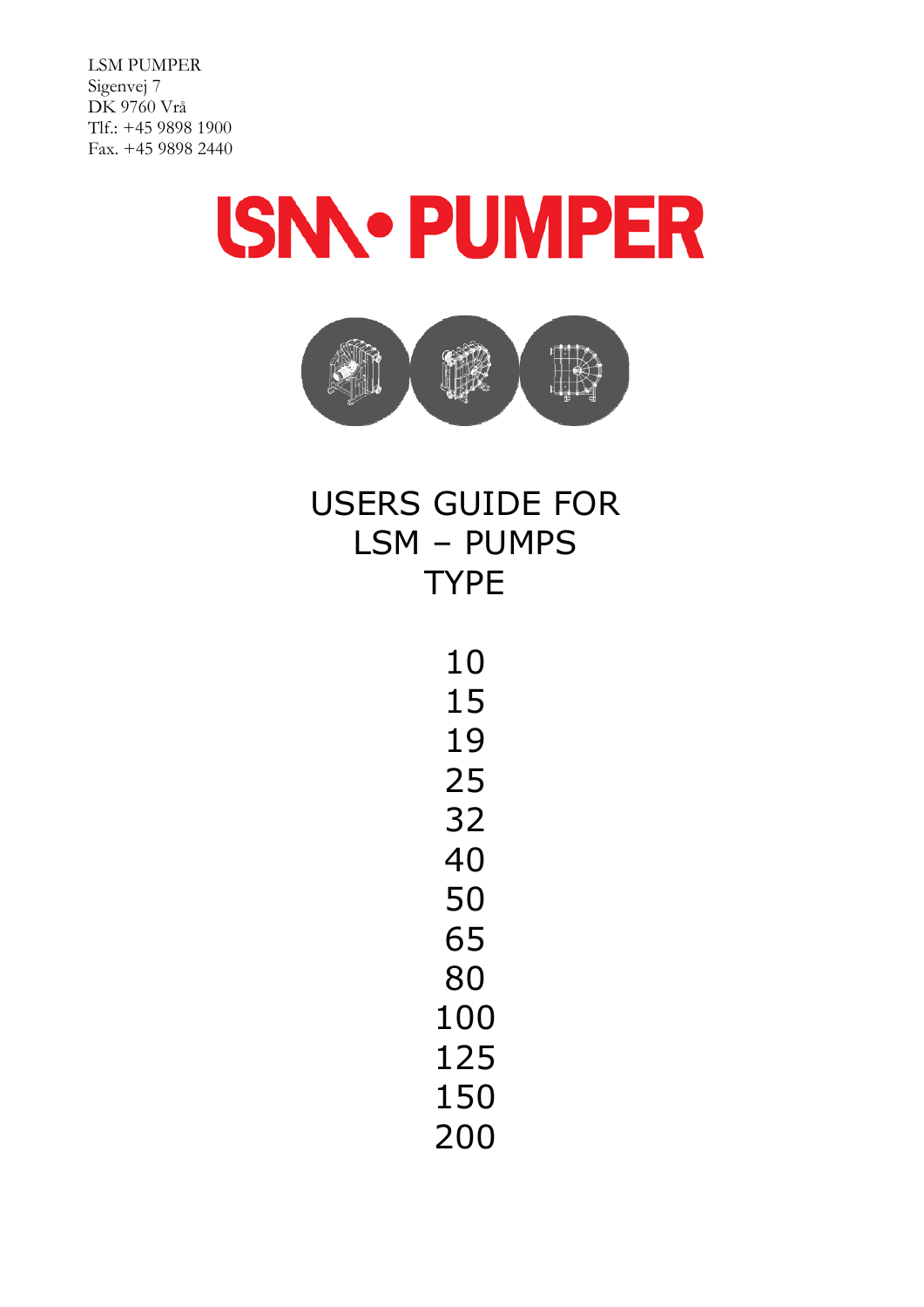# Index

| Declaration of conformity                            |  |
|------------------------------------------------------|--|
| Conditions of usage                                  |  |
|                                                      |  |
| General design / Usage                               |  |
| Capacity                                             |  |
| <b>Noise</b>                                         |  |
| Cleaning                                             |  |
| Other equipment                                      |  |
| Security rules concerning Rubber hoses for LSM Pumps |  |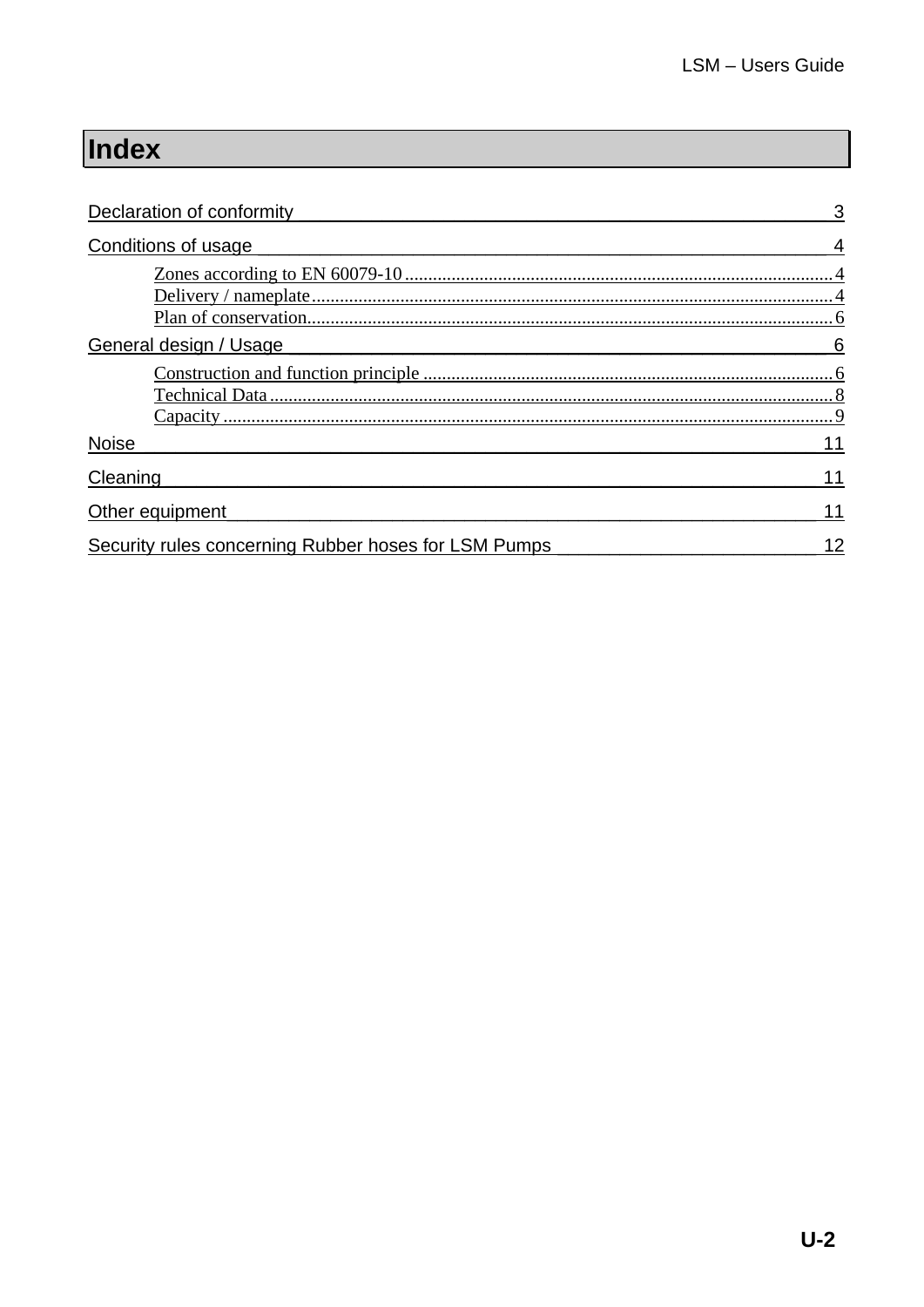## **Declaration of conformity**

LSM PUMPER Sigenvej 7 DK 9760 Vrå

# **DECLARATION OF CONFORMITY**

We **LSM** declare under our sole responsibility than the products

**LSM 10, LSM 15** 

**LSM 19, LSM 25, LSM 32, LSM 40, LSM 50, LSM 65, LSM 80, LSM 100** 

**LSM 150, LSM 200**

To which this statement relates, are in conformity with the Council Directives on the approximation of the laws of the EC Member States relating to:

- Machinery (98/37/EC) EN 292-1 Basic terminology, methodology EN 292-2 Technical principles and specifications
- ATEX 94/9/EC (applies only to products with the ATEX mark on the nameplate) EN 1127-1 Explosive atmospheres – Explosion prevention and protection – Part 1: Basic concepts and methodology. EN 13463-1 Non-electrical equipment for potentially explosive atmospheres – Part 1 : Basic method and requirements. EN 13463-5 Non-electrical equipment for potentially explosive atmospheres – Part 5 : Protection by constructional safety 'c'
- Electromagnetic compatibility (89/336/EEC)

The machine is built according to the ATEX Equipment Group II. Category 2 G for use in zone 1 (EN 1127-1) (applies only to products with the ATEX mark on the nameplate)

The technical file no. 0006001, is retained by the notified body.

Vrå 2006-02-06

 $RMSO_{\sim}$ 

Leo Sørensen Manufacturer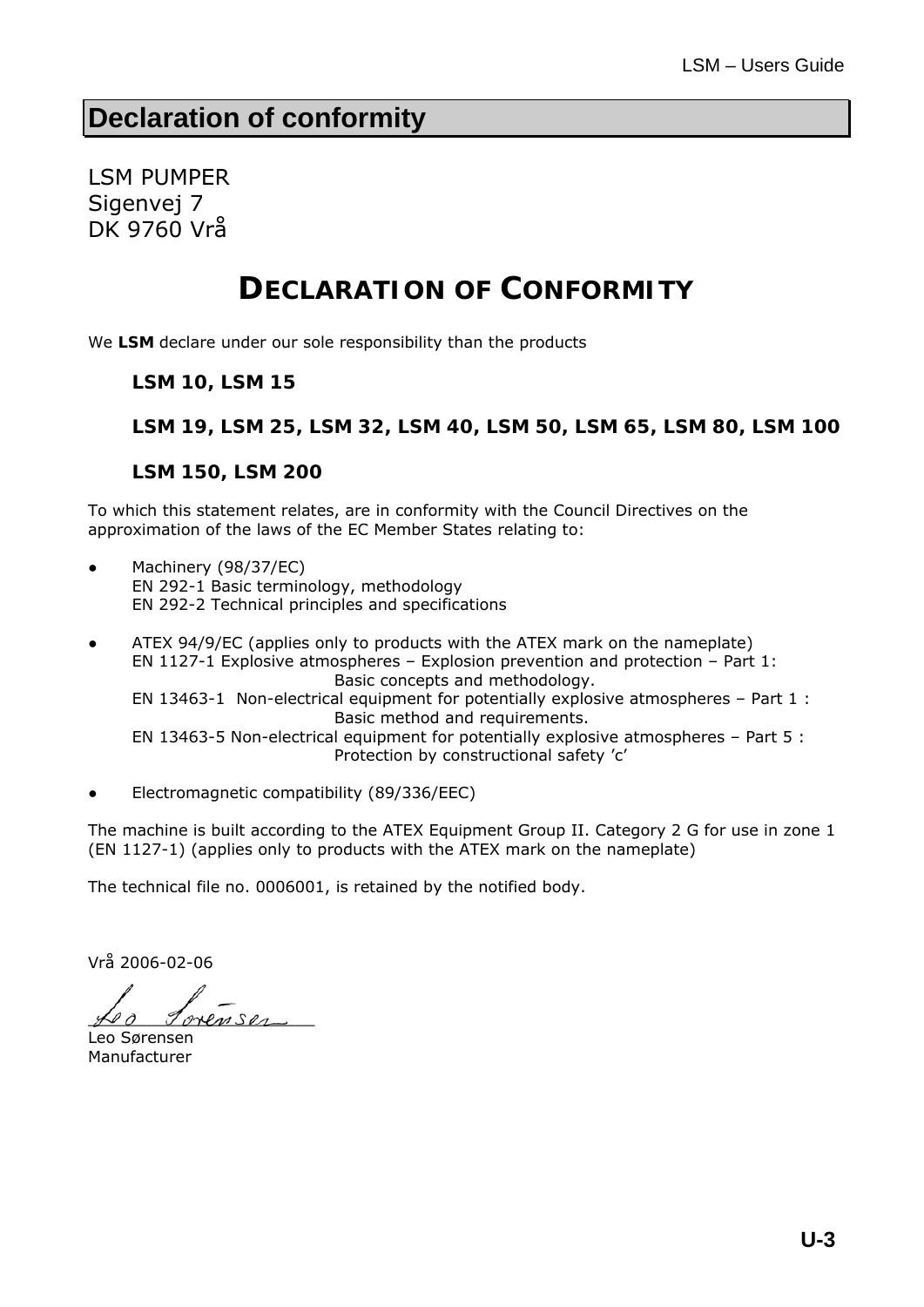# **Conditions of usage**

This pump is only to be used for pumping the products described in the LSM ATEX questionnaire.

The pump has had a risk assessment made, based on experience with known medias. The usage of the pump with medias other than the ones we have been made aware of removes the foundation of our risk assessment.

It is the users responsibility to inform us of this.

Prior to start-up of the pump, it is important to read the Installation Guide thoroughly.

## **Zones according to EN 60079-10**

If there is a demand to place the pump within a certain zone, the Customer is required to handover a drawing showing the zones and boundaries.

## **Delivery / nameplate**

| <b>MODEL</b>               |         |      | F            |
|----------------------------|---------|------|--------------|
| <b>TYPE</b>                |         |      |              |
|                            | $m^3/h$ |      | bar          |
| P <sub>MAX</sub>           | bar     | tmax | ۰c           |
| P <sub>2</sub>             | kW      |      | kg           |
| TECHNICAL FILE NO. 0006001 |         |      |              |
| SERIAL NO.                 |         |      |              |
|                            |         | ISNN |              |
| Made in Denmark            |         |      | DK-9760 Vraa |

The nameplate is marked with Model, type, CE and ATEX marking. Note that if the Ex space is not filled, the pump is not ATEX approved. When contacting us, please state the model, type and serial number. The nameplate is usually placed on the backside of the pump.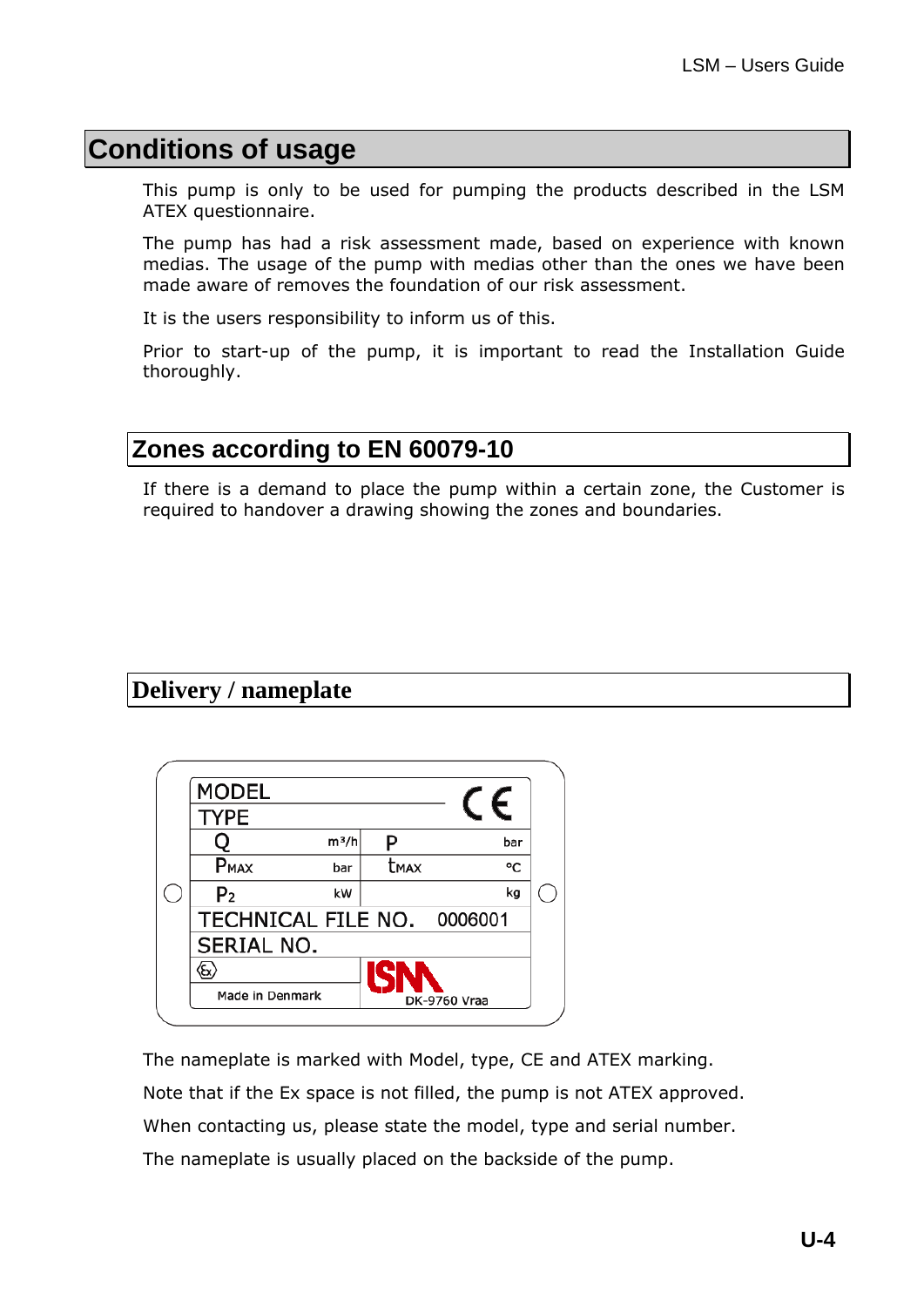If the pump is ATEX approved, it bears this marking:

## **II 2G c T5**

### Explanation to the symbolics:

**'II'** : Equipment Group II.

**'2G'** Category 2 equipment for use in areas, where flammable gasses, vapor or mists exists.

**'c'** : Protektion by constructional safety.

**'T5'**: temperatureclass, see below.

| Temperature Class for Equipment Group II G |                               |  |  |  |  |  |  |
|--------------------------------------------|-------------------------------|--|--|--|--|--|--|
| <b>Temperature Class</b>                   | Max. Surface temperature (°C) |  |  |  |  |  |  |
| Τ1                                         | 450                           |  |  |  |  |  |  |
| Τ2                                         | 300                           |  |  |  |  |  |  |
| T <sub>3</sub>                             | 200                           |  |  |  |  |  |  |
| T <sub>4</sub>                             | 135                           |  |  |  |  |  |  |
| T5                                         | 100                           |  |  |  |  |  |  |
| T6                                         | 85                            |  |  |  |  |  |  |

## **Important ! :**

 $\overline{a}$ 

In order for the pump to fulfil the demands for temperature Class T5, it is mandatory to install a dry run safety device in the pipeline immediately before the pump on the suction side. This safety device has to cut the motorpower when running dry of pumping media for more than 2 minutes.

In the pump housing there shall be an ATEX approved PT-100 sensor that measures the temperature inside the pump housing. The electrical control must be made so that the motor current is cut off if the temperature exceeds  $70^{\circ}C^{1}$ .

<sup>&</sup>lt;sup>1</sup> Previously this read : *´By the Atex-pump there is built in a dry run safety switch, which disconnects the motor Power whenever it runs dry of Glycol.'*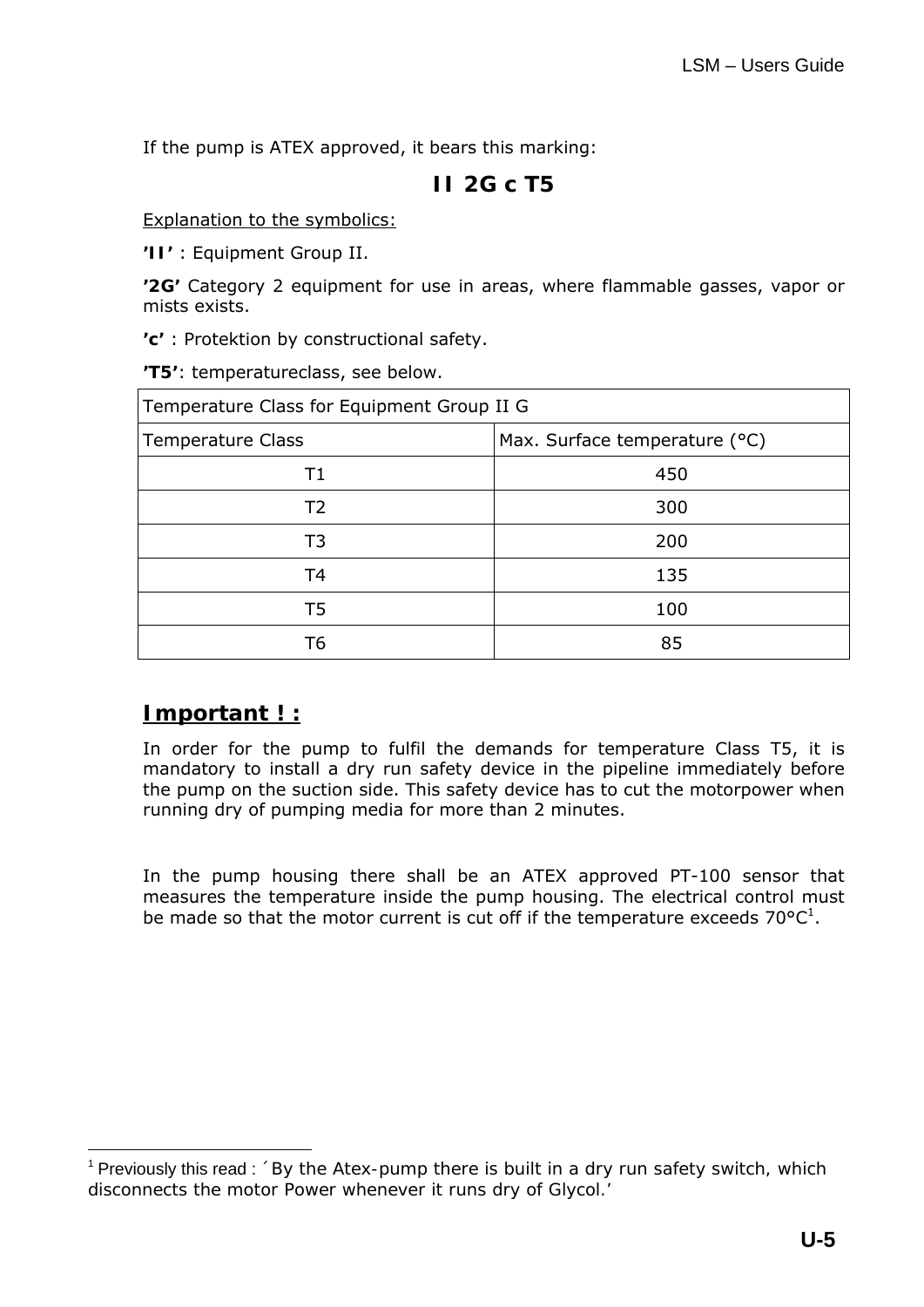## **Plan of conservation**

No measure has been taken to store the pump for a longer period of time. At delivery, the pump is as standard painted or Hot galvanized. The internal parts in the pump housing are generally protected from corrosion by the Glycol.

Upon reception of the pump or spare parts, the items should be unpacked and stored in a suitable dry facility until it is installed at the end customer.

# **General design / Usage**

The LSM hose pump features:

- Low energy consumption
- It's uncomplicated to perform maintenance on.
- It can make a precise dosing.
- It's able to pump medias with a high dynamic viscosity.
- The pump is very versatile in its areas of usage. It's area of usage covers practically all "wet" medias, ranging from Industrial fish plants, wastewater treatment plants over Chemical industry to combined power and heating stations.

## **Construction and function principle**

#### Construction

The pump consists of a rigid metal frame, which enables the pump to be firmly installed on it's underlying foundation.

The pump housing is made of metal on all models, except LINE 2000, which is made out of Polyureathane.

On the endplate of the pump housing, the connection points are placed. As standard they come with Treaded pipe, but can also be delivered as a Standard (ISO) flange or a hose nipple.



The pump housing can be opened by unscrewing the screws in the front of the housing. On the bigger models the front of the housing does not come off completely, but has hinges in the side.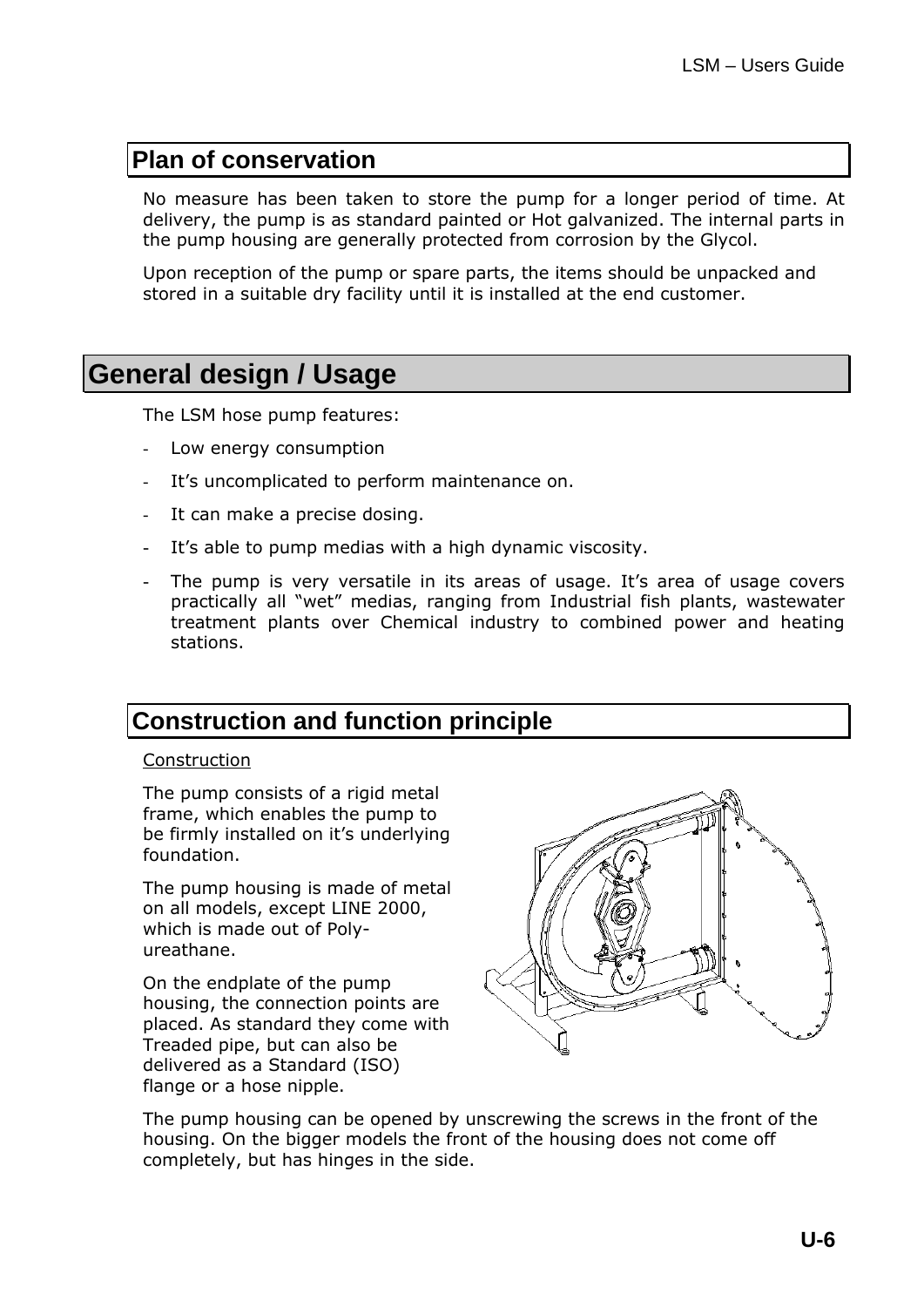When dismanteling the front plate of the pump, it is important to ensure that the pump is securely fastend to it's foundation. If the pump is not properly fastend, there is a risk of the pump tilting over (if the front plate is hinged).

The same causion is to be taken when dismantling a gear or motor from the pump housing.

In the housing of the pump the hose is fitted by means of hose clamps..

Centrally in the housing, the rotor is fitted.

Normally the rotor is connected directly to the gear shaft. Some models are also available with a separate shaft and bearing housing, where the gear shaft is connected to the shaft to the rotor by a coupling.

On the outer part of the rotor the rollers are placed.

Functioning principle

The rollers on the rotor are adjusted outwards, so that they compress the hose fully. (See maintenance quide for adjusting the rollers correctly)

When the rotor turns, the roller will run on the hose, pressing the hose flat underneath the roller. The movement of the roller will push any fluid in front of the roller, forward.

Also there will be created a vacuum behind the roller, which makes the pump self-priming. For the pump to be self-priming there has to be sufficient fluid present at the intake.



In some cases there can be a pulsating effect because of the mentioned vacuum. Fitting a LSM pulsation damper in the pipeline can reduce this.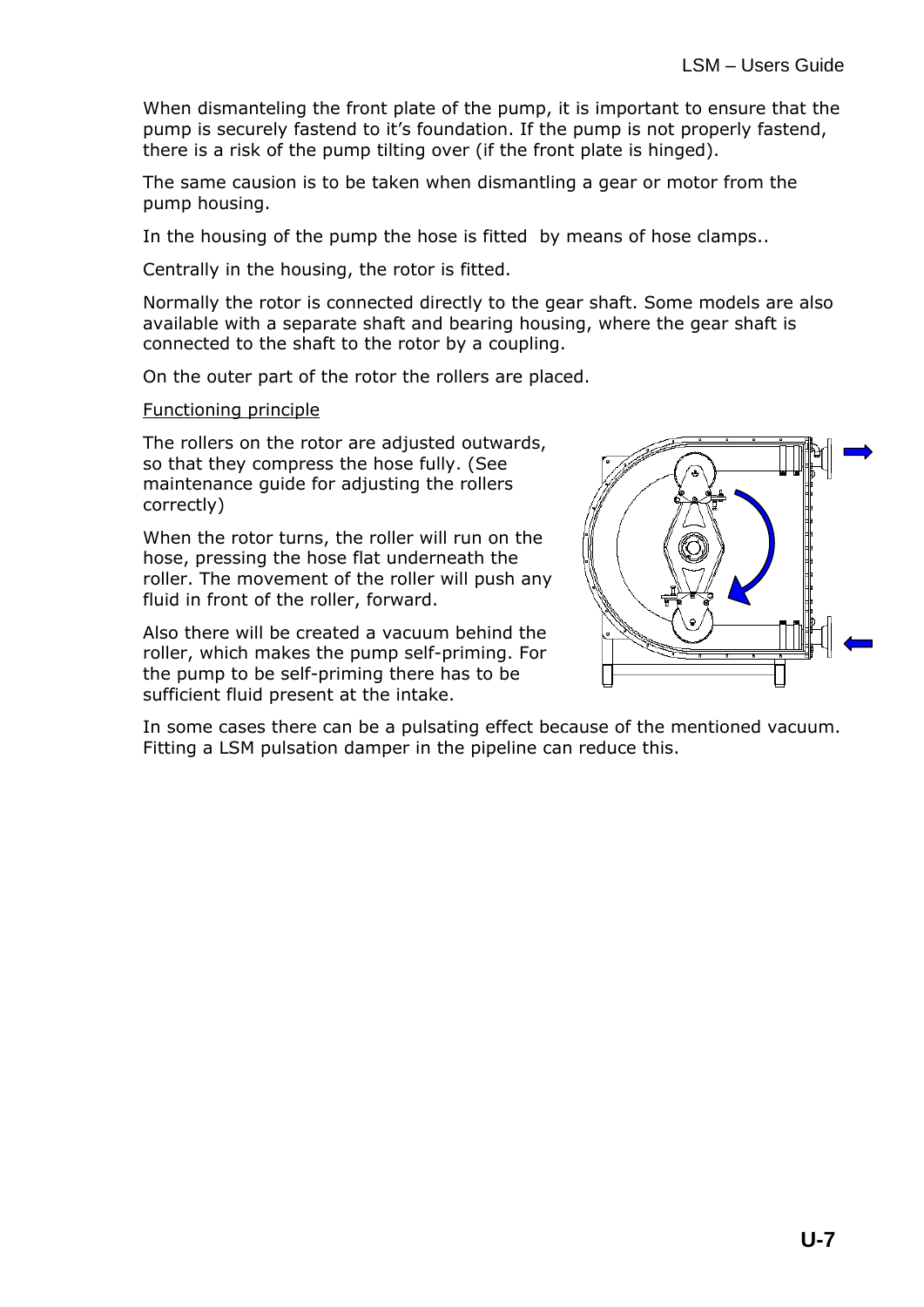| <b>Technical Data</b>     |        |                  |                 |                   |                |        |                 |     |             |     |            |      |  |
|---------------------------|--------|------------------|-----------------|-------------------|----------------|--------|-----------------|-----|-------------|-----|------------|------|--|
|                           |        | <b>LINE 2000</b> |                 | <b>LINE 2000C</b> |                |        |                 |     |             |     | <b>BIG</b> |      |  |
|                           |        |                  |                 |                   |                |        |                 |     | <b>FLOW</b> |     |            |      |  |
| <b>RPM</b>                |        | 45               | 35              |                   |                |        | 30              |     |             |     | 20         |      |  |
| <b>TYPE</b>               | 10     | 15               | 19              | 25                | 32             | 40     | 50              | 65  | 80          | 100 | 150        | 200  |  |
| Flow capacity<br>[1/min]  | 2.25   | 5                | 11              | 22                | 44             | 83     | 130             | 290 | 470         | 920 | 2300       | 3900 |  |
| Working pressure<br>[bar] | 6      | $6\phantom{1}6$  | $6\phantom{1}6$ | $6\phantom{1}6$   | 6              | 6      | $6\phantom{1}6$ | 6   | 5           | 5   | 5          | 5    |  |
| Weight<br>[kg]            | 23     | 23               | 45              | 55                | 112            | 180    | 210             | 250 | 400         | 700 | 1800       | 3000 |  |
| Power limits              | 0.09   | 0.09             | 0.25            | 0.25              | 0.25           | 0.37   | 0.55            | 2.2 | 2.2         | 4.0 | 7.5        | 18   |  |
| [kW]                      | $\sim$ | $\sim$           | $\sim$          | ٠.                | ٠.             | $\sim$ | ٠.              | ٠.  | $\sim$      | ٠.  | ٠.         | Ω.   |  |
|                           | 0.55   | 0.55             | 0.55            | 0.75              | 0.75           | 1.50   | 2.20            | 4.0 | 5.5         | 7.5 | 22         | 55   |  |
| Glycol<br>Quantity [1]    | 0.75   | 0.75             | $\overline{2}$  | 3                 | $\overline{4}$ | 5      | 8               | 15  | 20          | 25  | 100        | 200  |  |

The pump is self-priming and can run dry for shorter periods, up to 5 min.

## **Motor:**

The pump has a 3-phased asyncronous fan cooled motor, which has a rating that fits the pump size and performance. The size of the motor and the power consumption is calculated by LSM.

#### **The motor must always have a protective switch fitted.**

## **Gear:**

The gear is carefully chosen and is specific to each customer. This enables LSM to choose a gear that fits the exact rpm needed for the pump. If the pumps gear comes with at variator, the oil level has to be checked at specific intervals, see the maintenance guide.

## **Hose:**

The hose is per standard fitted with a hose made of natural Rubber.

The hose can be exchanged to another type e.g. food compliant, Chemical resistant a.o.

When handeling hoses for the LSM pump, there are certain safety rules to work by. These rules are placed in the back of this guide and should be read before attemting to handle a hose for the pump.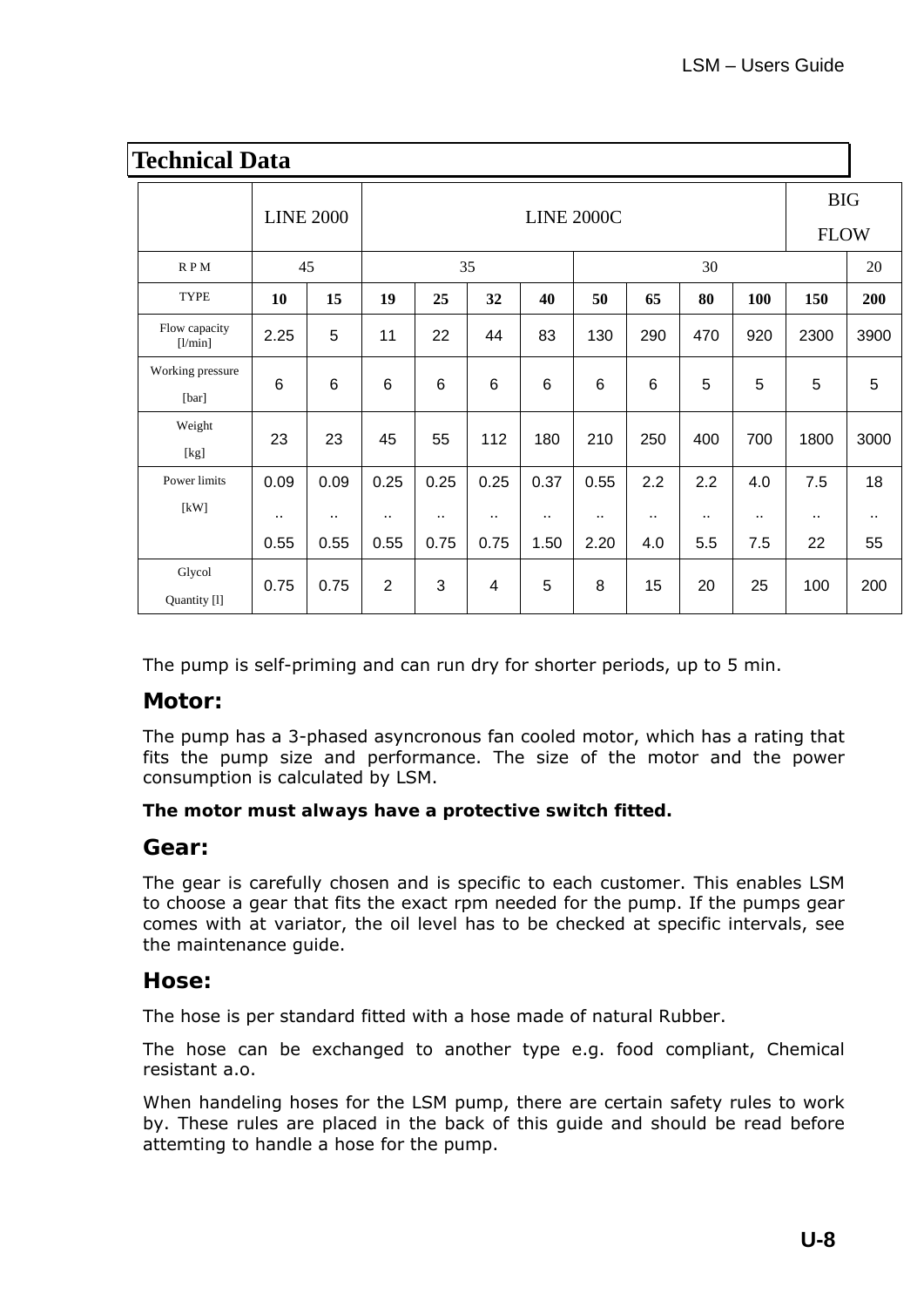# **Capacity**

Table 1 : flow [l / min]

| Type       | 10         | 15         | 19           | 25           | 32           | 40                                   | 50     | 65     | 80     | 100    | 150    |
|------------|------------|------------|--------------|--------------|--------------|--------------------------------------|--------|--------|--------|--------|--------|
| $Q_1$      | 0,05       | 0,11       | 0,314        | 0,54         | 1,26         | 2,37                                 | 4,31   | 9,66   | 15,66  | 30,83  | 78,2   |
| <b>RPM</b> | I/min.     | I/min.     | I/min.       | I/min.       | l/min.       | l/min.                               | l/min. | l/min. | l/min. | l/min. | I/min. |
| 10         | 0,5        | 1,1        | 3,1          | 5,4          | 12,6         | 23,7                                 | 43     | 97     | 157    | 308    | 782    |
| 11         | 0,6        | 1,2        | 3,5          | 5,9          | 13,9         | 26,1                                 | 47     | 106    | 172    | 339    | 860    |
| 12         | 0,6        | 1,3        | 3,8          | 6,5          | 15,1         | 28,4                                 | 52     | 116    | 188    | 370    | 938    |
| 13         | 0,7        | 1,4        | 4,1          | 7,0          | 16,4         | 30,8                                 | 56     | 126    | 204    | 401    | 1.017  |
| 14         | 0,7        | 1,5        | 4,4          | 7,6          | 17,6         | 33,2                                 | 60     | 135    | 219    | 432    | 1.095  |
| 15         | 0,8        | 1,7        | 4,7          | 8,1          | 18,9         | 35,6                                 | 65     | 145    | 235    | 462    | 1.173  |
| 16         | 0,8        | 1,8        | 5,0          | 8,6          | 20,2         | 37,9                                 | 69     | 155    | 251    | 493    | 1.251  |
| 17         | 0,9        | 1,9        | 5,3          | 9,2          | 21,4         | 40,3                                 | 73     | 164    | 266    | 524    | 1.329  |
| 18         | 0,9        | 2,0        | 5,7          | 9,7          | 22,7         | 42,7                                 | 78     | 174    | 282    | 555    | 1.408  |
| 19         | 1,0        | 2,1        | 6,0          | 10,3         | 23,9         | 45,0                                 | 82     | 184    | 298    | 586    | 1.486  |
| 20         | 1,0        | 2,2        | 6,3          | 10,8         | 25,2         | 47,4                                 | 86     | 193    | 313    | 617    | 1.564  |
| 21         | 1,1        | 2,3        | 6,6          | 11,3         | 26,5         | 49,8                                 | 91     | 203    | 329    | 647    | 1.642  |
| 22         | 1,1        | 2,4        | 6,9          | 11,9         | 27,7         | 52,1                                 | 95     | 213    | 345    | 678    | 1.720  |
| 23         | 1,2        | 2,5        | 7,2          | 12,4         | 29,0         | 54,5                                 | 99     | 222    | 360    | 709    | 1.799  |
| 24         | 1,2        | 2,6        | 7,5          | 13,0         | 30,2         | 56,9                                 | 103    | 232    | 376    | 740    | 1.877  |
| 25         | 1,3        | 2,8        | 7,9          | 13,5         | 31,5         | 59,3                                 | 108    | 242    | 392    | 771    | 1.955  |
| 26         | 1,3        | 2,9        | 8,2          | 14,0         | 32,8         | 61,6                                 | 112    | 251    | 407    | 802    | 2.033  |
| 27         | 1,4        | 3,0        | 8,5          | 14,6         | 34,0         | 64,0                                 | 116    | 261    | 423    | 832    | 2.111  |
| 28         | 1,4        | 3,1        | 8,8          | 15,1         | 35,3         | 66,4                                 | 121    | 270    | 438    | 863    | 2.190  |
| 29         | 1,5        | 3,2        | 9,1          | 15,7         | 36,5         | 68,7                                 | 125    | 280    | 454    | 894    | 2.268  |
| 30         | 1,5        | 3,3        | 9,4          | 16,2         | 37,8         | 71,1                                 | 129    | 290    | 470    | 925    | 2.346  |
| 31         | 1,6        | 3,4        | 9,7          | 16,7         | 39,1         | 73,5                                 | 134    | 299    | 485    | 956    |        |
| 32         | 1,6        | 3,5        | 10,0         | 17,3         | 40,3         | 75,8                                 | 138    | 309    | 501    | 987    |        |
| 33         | 1,7        | 3,6        | 10,4         | 17,8         | 41,6         | 78,2                                 | 142    | 319    | 517    | 1.017  |        |
| 34         | 1,7        | 3,7        | 10,7         | 18,4         | 42,8         | 80,6                                 | 147    | 328    | 532    | 1.048  |        |
| 35         | 1,8        | 3,9        | 11,0         | 18,9         | 44,1         | 83,0                                 | 151    | 338    | 548    | 1.079  |        |
| 36         | 1,8        | 4,0        | 11,3         | 19,4         | 45,4         | 85,3                                 |        |        |        |        |        |
| 37<br>38   | 1,9        | 4,1<br>4,2 | 11,6         | 20,0         | 46,6         | 87,7                                 |        |        |        |        |        |
| 39         | 1,9<br>2,0 | 4,3        | 11,9<br>12,2 | 20,5         | 47,9         | 90,1                                 |        |        |        |        |        |
| 40         | 2,0        | 4,4        |              | 21,1<br>21,6 | 49,1<br>50,4 | 92,4<br>94,80                        |        |        |        |        |        |
| 41         | 2,1        | 4,5        | 12,6<br>12,9 |              |              |                                      |        |        |        |        |        |
| 42         | 2,1        | 4,6        | 13,2         |              |              |                                      |        |        |        |        |        |
| 43         | 2,2        | 4,7        | 13,5         |              |              |                                      |        |        |        |        |        |
| 44         | 2,2        | 4,8        | 13,8         |              |              |                                      |        |        |        |        |        |
| 45         | 2,3        | 5,0        | 14,1         |              |              |                                      |        |        |        |        |        |
| 46         | 2,3        | 5,1        | 14,4         |              |              |                                      |        |        |        |        |        |
| 47         | 2,4        | 5,2        | 14,8         |              |              |                                      |        |        |        |        |        |
| 48         | 2,4        | 5,3        | 15,1         |              |              | $Q_1$ is the pumps displacement in I |        |        |        |        |        |
| 49         | 2,5        | 5,4        | 15,4         |              |              |                                      |        |        |        |        |        |
| 50         | 2,5        | 5,5        | 15,7         |              |              |                                      |        |        |        |        |        |
| 51         | 2,6        | 5,6        | 16,0         |              |              |                                      |        |        |        |        |        |
| 52         | 2,6        | 5,7        | 16,3         |              |              |                                      |        |        |        |        |        |
| 53         | 2,7        | 5,8        | 16,6         |              |              |                                      |        |        |        |        |        |
| 54         | 2,7        | 5,9        | 17,0         |              |              |                                      |        |        |        |        |        |
| 55         | 2,8        | 6,1        | 17,3         |              |              |                                      |        |        |        |        |        |
| 56         | 2,8        | 6,2        | 17,6         |              |              |                                      |        |        |        |        |        |
|            |            |            |              |              |              |                                      |        |        |        |        |        |
| 57         | 2,9        | 6,3        | 17,9         |              |              |                                      |        |        |        |        |        |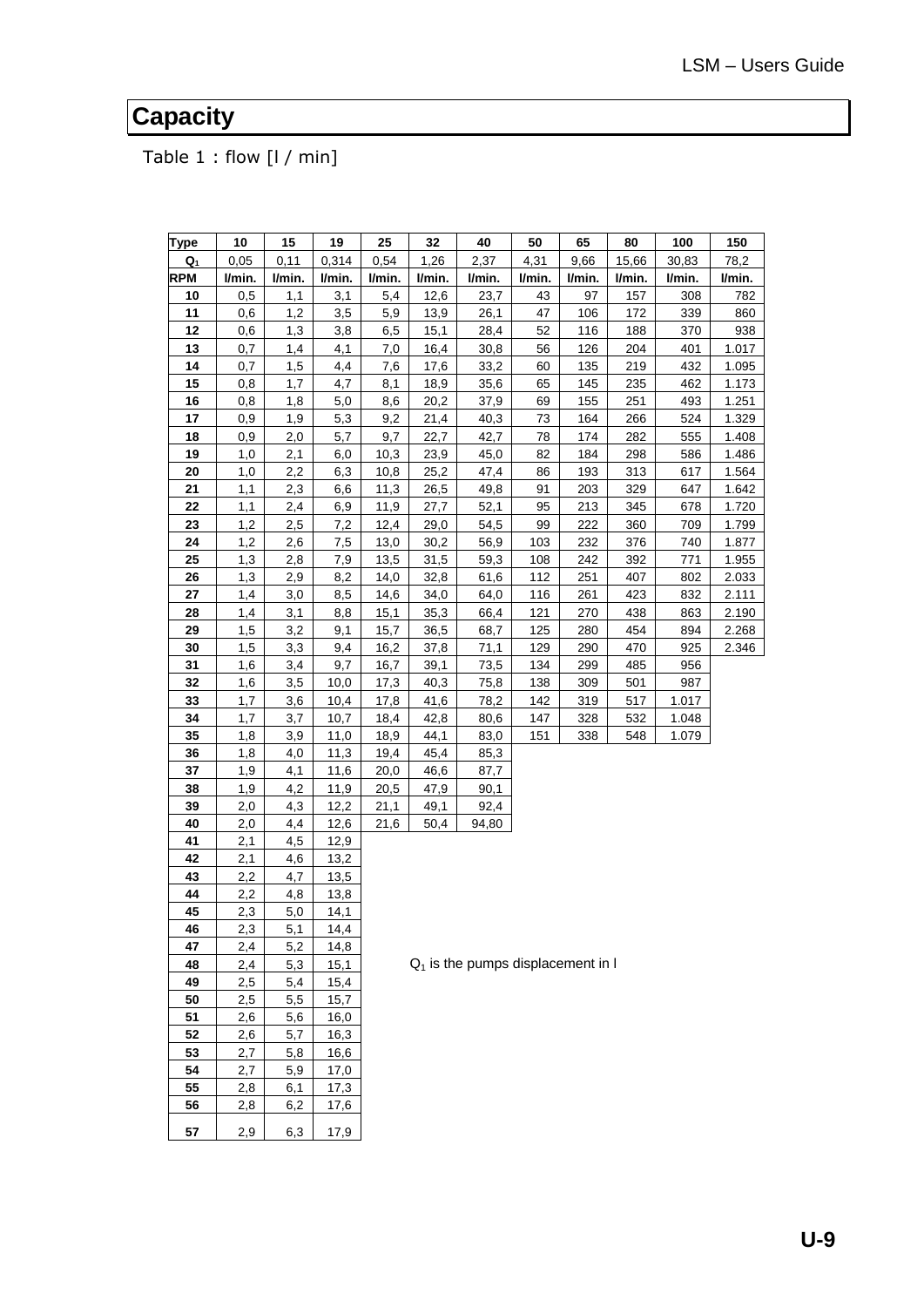Table 2 : m² per hour

| <b>Type</b> | 10                | 15                | 19                | 25                | 32                | 40                | 50                | 65                | 80                | 100               | 150               |
|-------------|-------------------|-------------------|-------------------|-------------------|-------------------|-------------------|-------------------|-------------------|-------------------|-------------------|-------------------|
| <b>RPM</b>  | m <sup>3</sup> /h | m <sup>3</sup> /h | m <sup>3</sup> /h | m <sup>3</sup> /h | m <sup>3</sup> /h | m <sup>3</sup> /h | m <sup>3</sup> /h | m <sup>3</sup> /h | m <sup>3</sup> /h | m <sup>3</sup> /h | m <sup>3</sup> /h |
| 10          | 0,030             | 0,066             | 0,188             | 0,32              | 0,76              | 1,42              | 2,6               | 5,8               | 9,4               | 18,5              | 47,4              |
| 11          | 0,033             | 0,073             | 0,207             | 0,36              | 0,83              | 1,56              | 2,8               | 6,4               | 10,3              | 20,3              | 52,1              |
| 12          | 0,036             | 0,079             | 0,226             | 0,39              | 0,91              | 1,71              | 3,1               | 7,0               | 11,3              | 22,2              | 56,9              |
| 13          | 0,039             | 0,086             | 0,245             | 0,42              | 0,98              | 1,85              | 3,4               | 7,5               | 12,2              | 24,0              | 61,6              |
| 14          | 0,042             | 0,092             | 0,264             | 0,45              | 1,06              | 1,99              | 3,6               | 8,1               | 13,2              | 25,9              | 66,4              |
| 15          | 0,045             | 0,099             | 0,283             | 0,49              | 1,13              | 2,13              | 3,9               | 8,7               | 14,1              | 27,7              | 71,1              |
| 16          | 0,048             | 0,106             | 0,301             | 0,52              | 1,21              | 2,28              | 4,1               | 9,3               | 15,0              | 29,6              | 75,8              |
| 17          | 0,051             | 0,112             | 0,320             | 0,55              | 1,29              | 2,42              | 4,4               | 9,9               | 16,0              | 31,4              | 80,6              |
| 18          | 0,054             | 0,119             | 0,339             | 0,58              | 1,36              | 2,56              | 4,7               | 10,4              | 16,9              | 33,3              | 85,3              |
| 19          | 0,057             | 0,125             | 0,358             | 0,62              | 1,44              | 2,70              | 4,9               | 11,0              | 17,9              | 35,1              | 90,1              |
| 20          | 0,060             | 0,132             | 0,377             | 0,65              | 1,51              | 2,84              | 5,2               | 11,6              | 18,8              | 37,0              | 94,8              |
| 21          | 0,063             | 0,139             | 0,396             | 0,68              | 1,59              | 2,99              | 5,4               | 12,2              | 19,7              | 38,8              | 99,5              |
| 22          | 0,066             | 0,145             | 0,414             | 0,71              | 1,66              | 3,13              | 5,7               | 12,8              | 20,7              | 40,7              | 104,3             |
| 23          | 0,069             | 0,152             | 0,433             | 0,75              | 1,74              | 3,27              | 5,9               | 13,3              | 21,6              | 42,5              | 109,0             |
| 24          | 0,072             | 0,158             | 0,452             | 0,78              | 1,81              | 3,41              | 6,2               | 13,9              | 22,6              | 44,4              | 113,8             |
| 25          | 0,075             | 0,165             | 0,471             | 0,81              | 1,89              | 3,56              | 6,5               | 14,5              | 23,5              | 46,2              | 118,5             |
| 26          | 0,078             | 0,172             | 0,490             | 0,84              | 1,97              | 3,70              | 6,7               | 15,1              | 24,4              | 48,1              | 123,2             |
| 27          | 0,081             | 0,178             | 0,509             | 0,87              | 2,04              | 3,84              | 7,0               | 15,6              | 25,4              | 49,9              | 128,0             |
| 28          | 0,084             | 0,185             | 0,528             | 0,91              | 2,12              | 3,98              | 7,2               | 16,2              | 26,3              | 51,8              | 132,7             |
| 29          | 0,087             | 0,191             | 0,546             | 0,94              | 2,19              | 4,12              | 7,5               | 16,8              | 27,2              | 53,6              | 137,5             |
| 30          | 0,090             | 0,198             | 0,565             | 0,97              | 2,27              | 4,27              | 7,8               | 17,4              | 28,2              | 55,5              | 142,2             |
| 31          | 0,093             | 0,205             | 0,584             | 1,00              | 2,34              | 4,41              | 8,0               | 18,0              | 29,1              | 57,3              |                   |
| 32          | 0,096             | 0,211             | 0,603             | 1,04              | 2,42              | 4,55              | 8,3               | 18,5              | 30,1              | 59,2              |                   |
| 33          | 0,099             | 0,218             | 0,622             | 1,07              | 2,49              | 4,69              | 8,5               | 19,1              | 31,0              | 61,0              |                   |
| 34          | 0,102             | 0,224             | 0,641             | 1,10              | 2,57              | 4,83              | 8,8               | 19,7              | 31,9              | 62,9              |                   |
| 35          | 0,105             | 0,231             | 0,659             | 1,13              | 2,65              | 4,98              | 9,1               | 20,3              | 32,9              | 64,7              |                   |
| 36          | 0,108             | 0,238             | 0,678             | 1,17              | 2,72              | 5,12              |                   |                   |                   |                   |                   |
| 37          | 0,111             | 0,244             | 0,697             | 1,20              | 2,80              | 5,26              |                   |                   |                   |                   |                   |
| 38          | 0,114             | 0,251             | 0,716             | 1,23              | 2,87              | 5,40              |                   |                   |                   |                   |                   |
| 39          | 0,117             | 0,257             | 0,735             | 1,26              | 2,95              | 5,55              |                   |                   |                   |                   |                   |
| 40          | 0,120             | 0,264             | 0,754             | 1,30              | 3,02              | 5,69              |                   |                   |                   |                   |                   |
| 41          | 0,123             | 0,271             | 0,772             |                   |                   |                   |                   |                   |                   |                   |                   |
| 42          | 0,126             | 0,277             | 0,791             |                   |                   |                   |                   |                   |                   |                   |                   |
| 43          | 0,129             | 0,284             | 0,810             |                   |                   |                   |                   |                   |                   |                   |                   |
| 44          | 0,132             | 0,290             | 0,829             |                   |                   |                   |                   |                   |                   |                   |                   |
| 45          | 0,135             | 0,297             | 0,848             |                   |                   |                   |                   |                   |                   |                   |                   |
| 46          | 0,138             | 0,304             | 0,867             |                   |                   |                   |                   |                   |                   |                   |                   |
| 47          | 0,141             | 0,310             | 0,885             |                   |                   |                   |                   |                   |                   |                   |                   |
| 48          | 0,144             | 0,317             | 0,904             |                   |                   |                   |                   |                   |                   |                   |                   |
| 49          | 0,147             | 0,323             | 0,923             |                   |                   |                   |                   |                   |                   |                   |                   |
| 50          | 0,150             | 0,330             | 0,942             |                   |                   |                   |                   |                   |                   |                   |                   |
| 51          | 0,153             | 0,337             | 0,961             |                   |                   |                   |                   |                   |                   |                   |                   |
| 52          | 0,156             | 0,343             | 0,980             |                   |                   |                   |                   |                   |                   |                   |                   |
| 53          | 0,159             | 0,350             | 0,999             |                   |                   |                   |                   |                   |                   |                   |                   |
| 54          | 0,162             | 0,356             | 1,017             |                   |                   |                   |                   |                   |                   |                   |                   |
| 55          | 0,165             | 0,363             | 1,036             |                   |                   |                   |                   |                   |                   |                   |                   |
| 56          | 0,168             | 0,370             | 1,055             |                   |                   |                   |                   |                   |                   |                   |                   |
| 57          | 0,171             | 0,376             | 1,074             |                   |                   |                   |                   |                   |                   |                   |                   |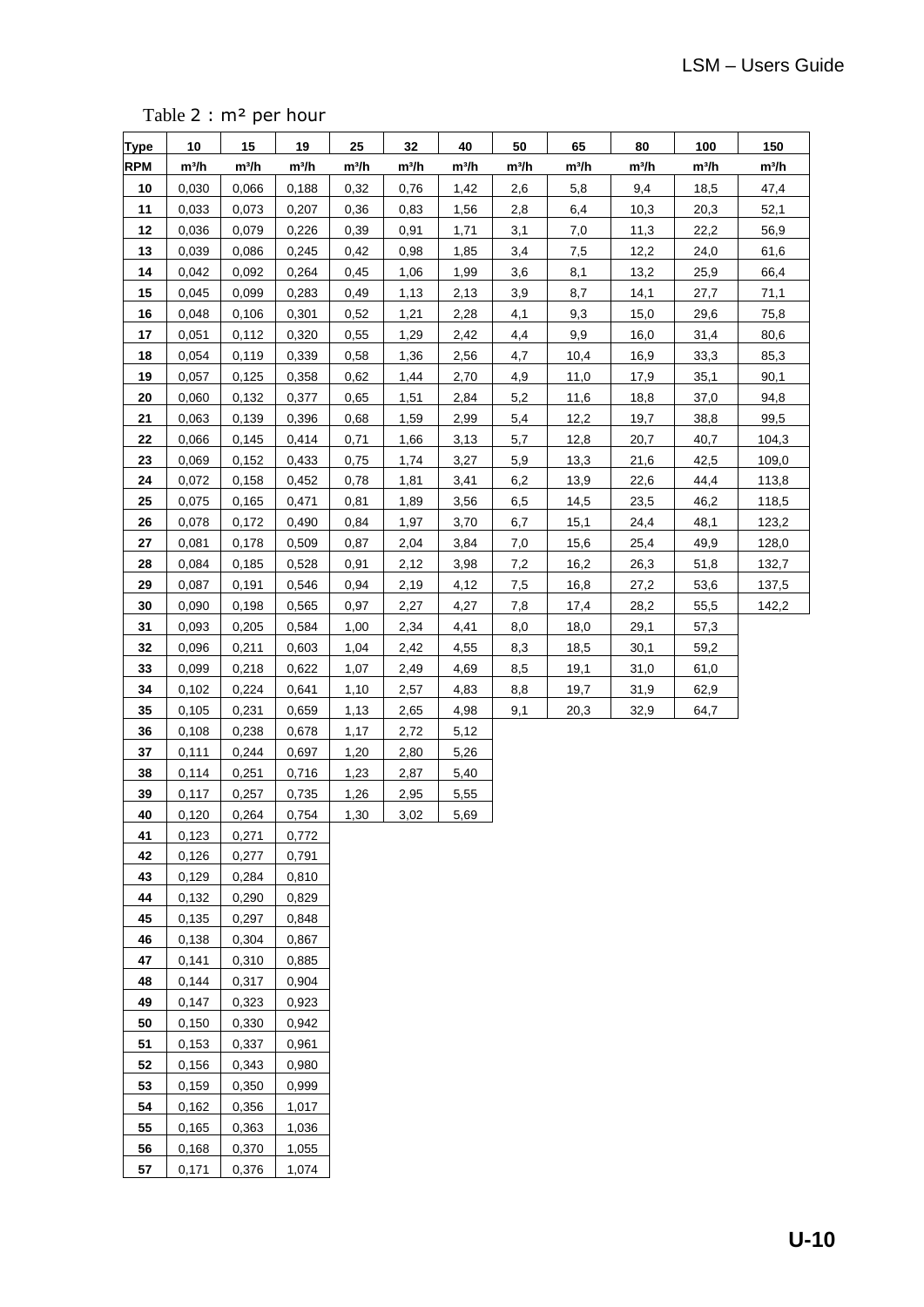The above values apply to water. By other medias the capacity can vary mainly from the difference in Dynamic viscosity.

## **Noise**

The pump has a very low noise level and does generally not require additional noise reducing measures.

## **Cleaning**

## **Motor:**

The cabling is to be checked every 6 month. Dust on the motor should be removed because it can cause the cooling of the motor to be reduced. The cooling fan should be checked for failure or beginning rupture.

For other matters please view the motor suppliers maintenance guide. This is supplied together with the pump.

**Warning:** When dismantling the motor, make sure that the motor does not fall down.

## **Other equipment**

Below is mentioned the accessories that is available to nearly all of the pumps in the programme.

- Hose rupture indicator
- Pulsation damper
- Vacuum pump.
- Dry run safety device for Glycol
- Temperature indicator
- Frequency inverter
- Gear Variator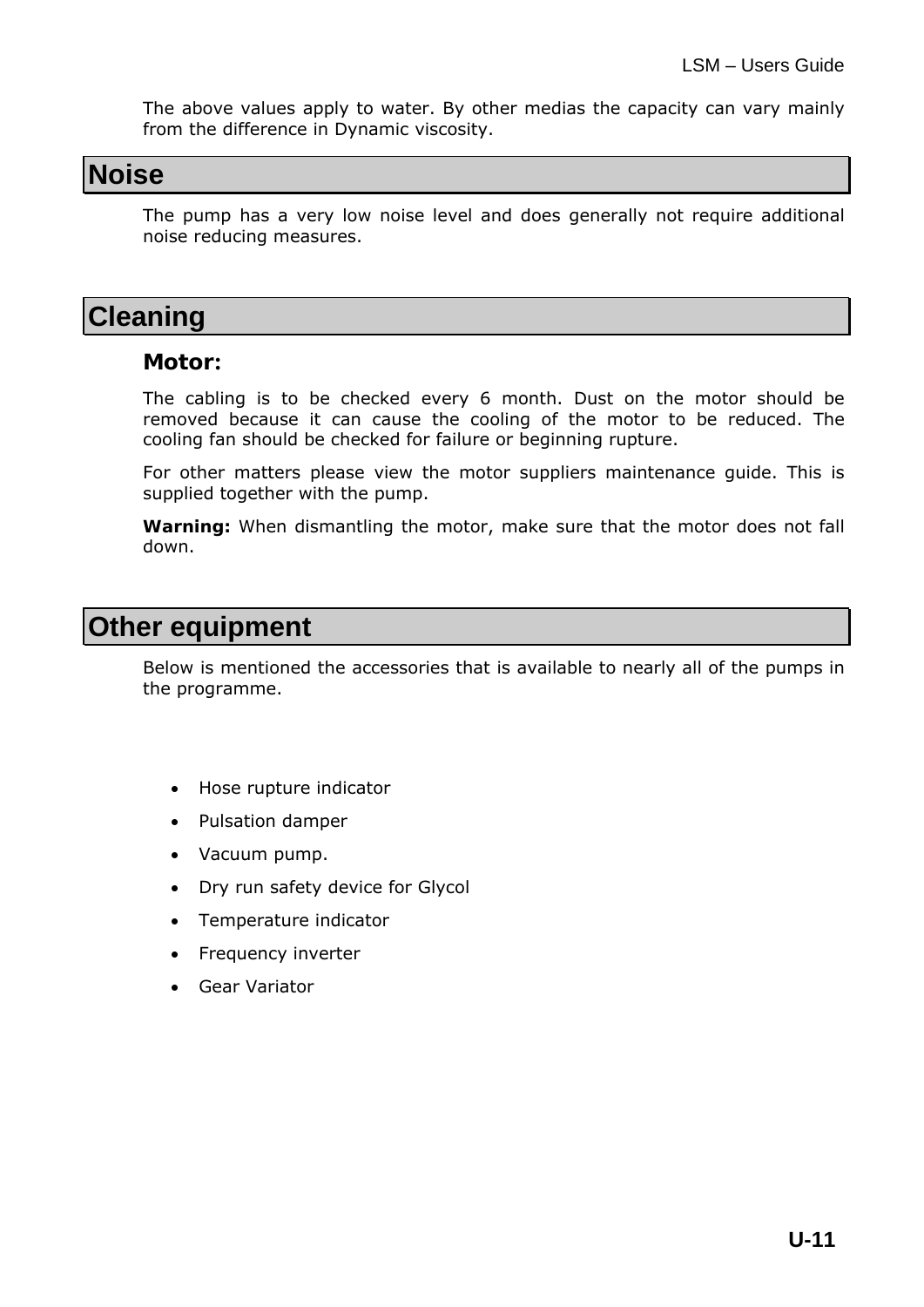# **Security rules concerning Rubber hoses for LSM Pumps**

## **(Should be read before using the pump)**

## **STANDARD PRODUCTS (natural rubber, EPDM & SBR)**

#### **PRODUCTION SAFETY DATALIST**

**PRODUCT:** Extruded and/or form casted rubber.

**CHEMICAL COMBINES**: Vulcanised rubber-mixtures based on natural and synthetic polymers.

**ADDITIVES AND MIXING SUBSTANCES**: Besides the polymers, the rubber contains varius standard rubber chemicals such as filler, vulcanising accelerators, vulcanising substances, protection remedies etc. Some of these chemicals have been decomposed in connection with the manufacturing and the vulcanising process. The final vulcanised product can be considered one mass when evaluating the risks.

#### **COMMERCIAL UPTAKE LIMITS:**

Dust from burnishing rubber 10 mg/m3 Steam from hot rubber 0,75 mg/m3

#### **INDUSTRIAL HYGIENE:**

**CONTACT WITH SKIN:** Some people may be liable to get a skin infection when in contact with rubber products for a longer period of time. Ordinary industrial hygiene or blocking lotion should be able to prevent this.

**CONTACT WITH EYES:** Rubber particles should be treated the same way as any foreign body.

**CONSUMPTION:** Must not occur.

**INHALATION:** When the rubber is hot, fumes may appear which must not be inhaled. This may also appear when sawing and polishing.

**SAFETY EQUIPMENT**: Is not necessary. Safety glasses are recommended when sawing. Local ventilation is recommended where dust or smoke is produced during further manufacturing, sawing, melting etc.

**STORAGE:** Under ordinary storage conditions. Avoid extreme temperatures, sunlight and flames.

**RENOVATION:** Use an approved renovation firm. Destruction should take place in a special melting furnace at high temperatures.

**IN CASE OF FIRE:** Burning rubber causes thick, black smoke and toxic fumes. Wear gas masks. Extinct the fire with CO2 powder, foam or water spray.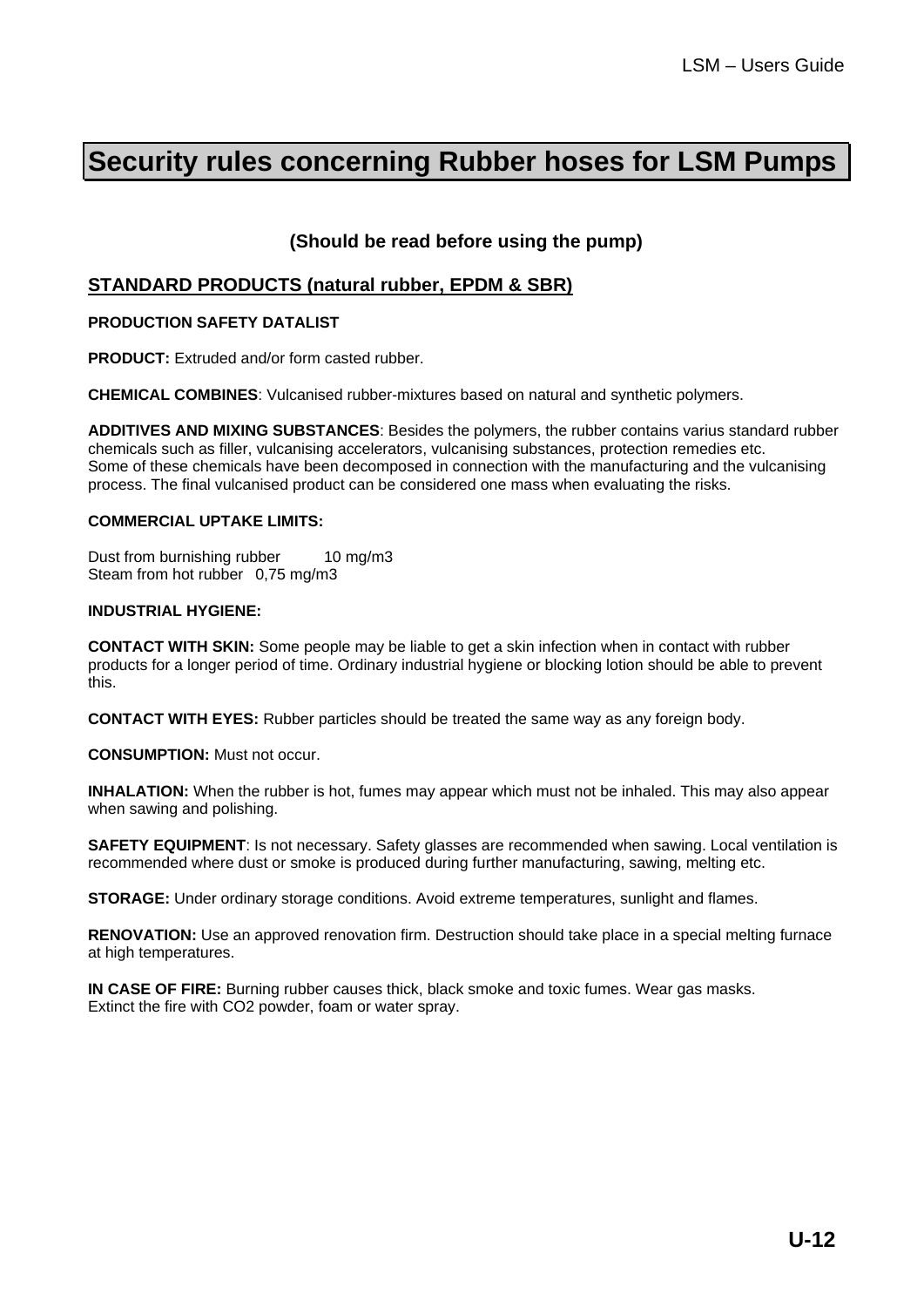## **FLOURO POLYMERS (VITON)**

#### **PRODUCTION SAFETY DATALIST**

**PRODUCT:** Extruded and/or form casted rubber.

**CHEMICAL COMBINES:** Vulcanised rubber-mixtures based on synthetic polymers containing flourine.

**ADDITIVES AND MIXING SUBSTANCES:** Besides the polymers, the rubber contains varius standard rubber chemicals such as filler, vulcanising accelerators, vulcanising substances, protection remedies etc. Some of these chemicals have been decomposed in connection with the manufacturing and the vulcanising process. The final vulcanised product can be considered one mass when evaluating the risks.

#### **COMMERCIAL UPTAKE LIMITS:**

Dust from burnishing rubber 10 mg/m3 Steam from hot rubber 0,75 mg/m3

**INDUSTRIAL HYGIENE:** Do not mix tobacco products with dust or other articles. Do not smoke. Wash hands before breaks and by the end of the working day. Do not inhale fumes developed by hot articles.

**CONTACT WITH SKIN:** Some people may be liable to get a skin infection when in contact with rubber products for a longer period of time. Ordinary industrial hygiene or blocking lotion should be able to prevent this.

**CONTACT WITH EYES:** Rubber particles should be treated the same way as any foreign body.

**CONSUMPTION:** Must not occur.

**INHALATION:** When the rubber is heated, fumes may appear which must not be inhaled. This may also occur when sawing and polishing.

**SAFETY EQUIPMENT:** Is not necessary. Safety glasses are recommended when sawing takes place with grinding methods. Local ventilation is recommended where dust or smoke is produced during further manufacturing, sawing, melting etc.

**STORAGE:** Under ordinary storage conditions. Avoid extreme temperatures, sunlight and flames.

**RENOVATION:** Must be carried out in accordance with local regulations. Can be destructed by using a purifier to remove hafnium if this is in accordance with local regulations.

**IN CASE OF FIRE:** Fire may cause hafnium to generate. In such case one should carry a closed breathing device and safety clothing. Use neopren gloves when handling fire waste where viton has been involved.

**FIRE APPLIANCES:** Water, carbon dioxide (CO2), foam or dry powder. Burning rubber causes thick, black smoke and toxic fumes. Wear gas masks.

Extinct the fire with CO2 powder, foam or water spray.